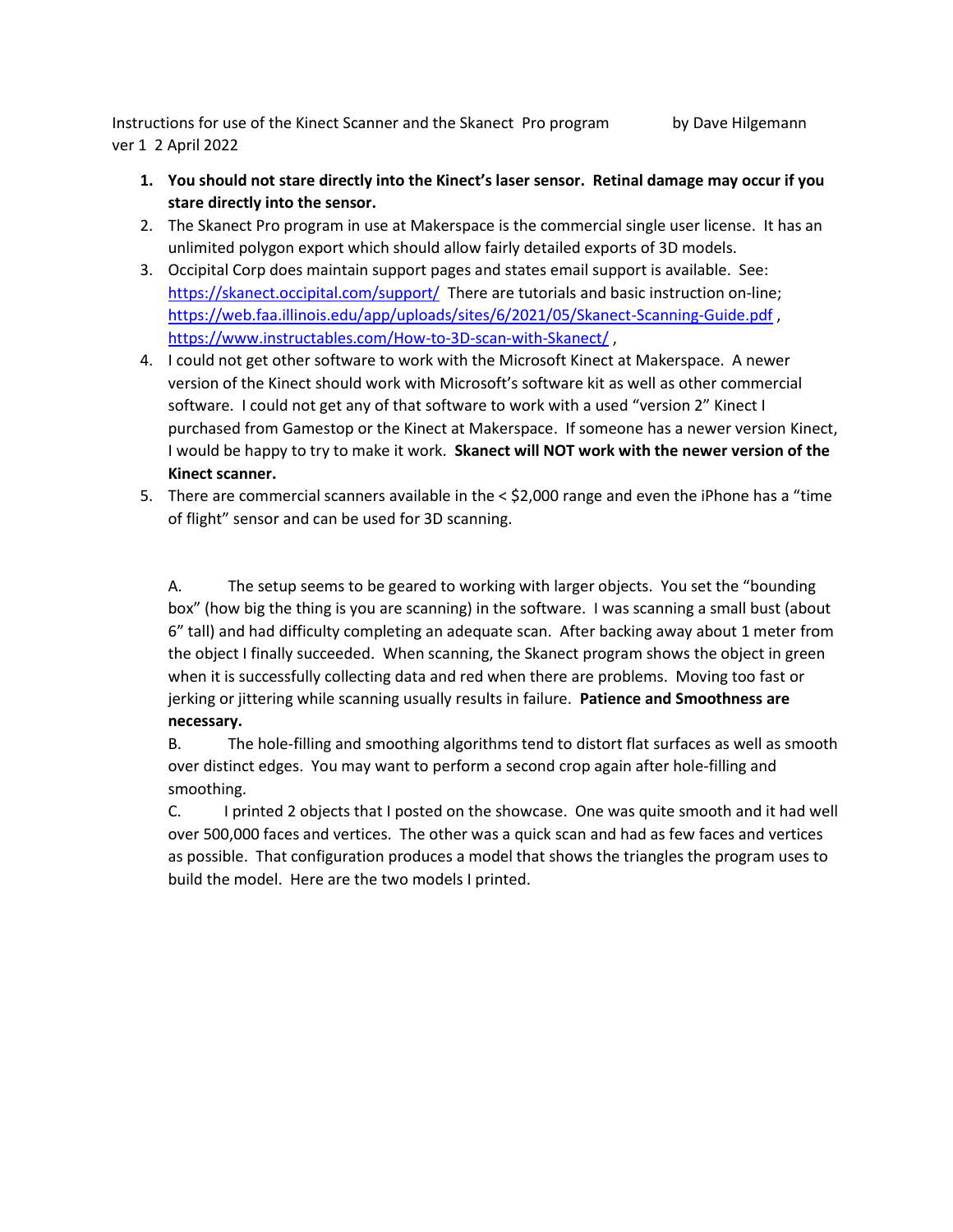

D. I believe the smaller diameter filament used increased the reflectivity and also enhanced the Moiré pattern evident on the smooth print.

E. I had problems with holes in the models I created and had to manually fill holes in the STL models I exported from the Skanect program. I used the MeshMixer program somewhat successfully.

F. The "closed hull" smoothing and hole filling method seemed to perform best for my work.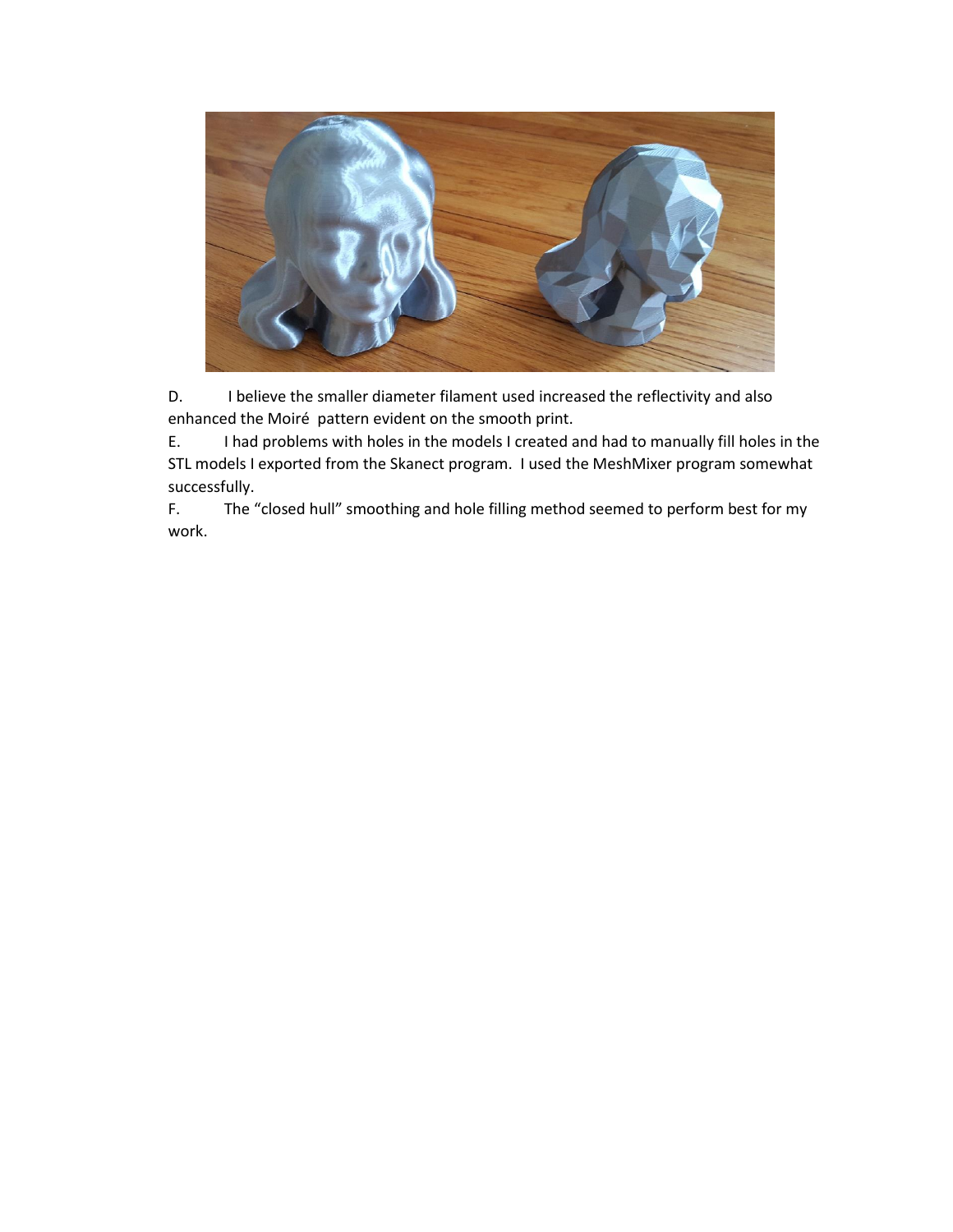A shortcut to the Skanect program is on the desktop. Click it to start the program. When the program successfully loads you should see the following screen. There should be 3 green symbols on the top left showing that the program has located the software license, the Kinect, and the graphics

| Let Skanect         |                     |                                          | $\times$<br>$\Box$                         |
|---------------------|---------------------|------------------------------------------|--------------------------------------------|
| Prepare             | Record              | $\phi^*$ Process<br><b>Reconstruct</b>   | $\triangle$ Share                          |
| New                 | <b>New</b>          |                                          | <b>COLD</b><br>Kinect for Windows Sensor   |
| Load                | Start a new scan.   |                                          | <b>GPU Available</b><br><b>Skanect Pro</b> |
| Settings<br>License | Scene               | Object<br>Half Room<br>Body<br>Room      |                                            |
|                     | Bounding<br>box     | 0.6 x 0.6 x 0.6 meters                   |                                            |
|                     | Aspect ratio        | Height x 2<br>Normal                     |                                            |
|                     | Path<br>Config file | ts/Scans/2022-03-23_17_15_56.skn<br>None |                                            |
|                     |                     |                                          |                                            |
|                     | <b>Start</b>        | Press Start to apply the new settings.   |                                            |
| processor.          |                     |                                          |                                            |

You can select the object being scanner (object, body, room) and also set the "bounding box" to set the size of the object being scanned by dragging the slider after clicking control. Then click the start button.

When recording the object being scanned, the object will show green when it is successfully recording and show red when there are problems (either you are too close to the object or the object is beyond the bounding box. If you encounter errors when scanning. You can stop and delete the attempted scan



by clicking on the trash can and waiting for it to purge the contents.

After recording the object you can edit the object to remove junk and select only the portion you want as well as to fill gaps or holes in the model. The following screen shot is the best capture I achieved. Note that it show 2,241,421 faces and over 1 million vertices in the lower right corner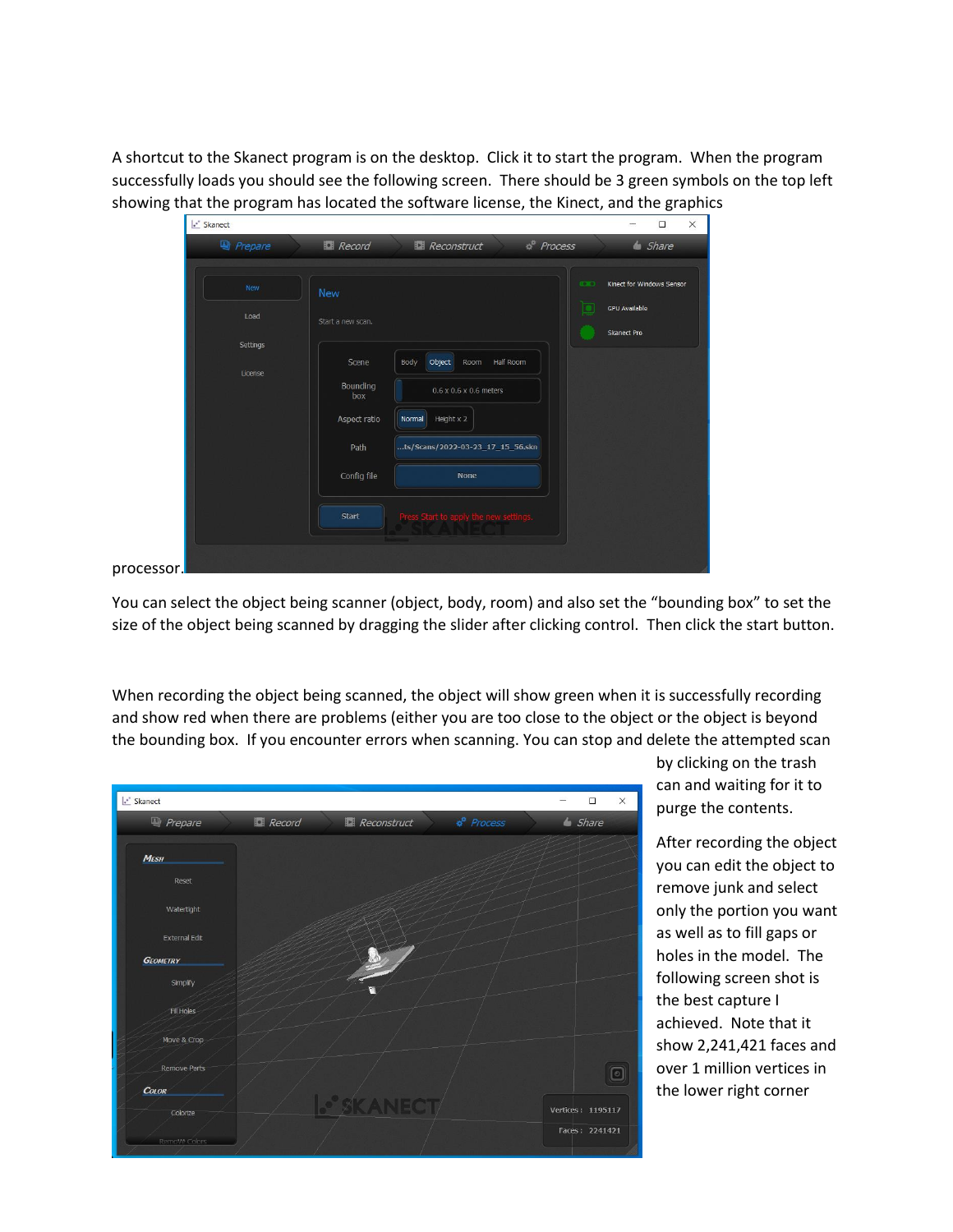You can crop the object by clicking that option in the right column. A blue plane is shown and you can rotate it on 3 axis (The middle larger controls are sliders and you can click and drag them. Once you determine which directions you want to go, you can use the smaller buttons on the left and right to rotate the plane a small amount. Once the object is positioned you can move the cutting plane up and down with the bottom slider control. It took me several tries to get it the way I wanted.



When you click the crop to ground button it will remove the parts of the object below the plane. The simplify button can remove extraneous parts of the captured model.

| Prepare                            |                   | Record                                                                           | Reconstruct     |  |
|------------------------------------|-------------------|----------------------------------------------------------------------------------|-----------------|--|
| <b>MESH</b><br>Reset               | <b>Fill Holes</b> | Fill holes and repair surfaces. Limit specifies the maximal extrapolation range. |                 |  |
| Watertight<br><b>External Edit</b> | Strategy          | Opened Hull Closed Hull<br>Watertight                                            |                 |  |
| <b>GEOMETRY</b>                    | Smoothing         | Very Low<br>Low Medium High                                                      |                 |  |
| Simplify                           | Limit             | No extrapolation limit.                                                          |                 |  |
| <b>Fill Holes</b>                  | Run               |                                                                                  |                 |  |
| Move & Crop<br>Remove Parts        |                   |                                                                                  |                 |  |
| <b>COLOR</b>                       |                   |                                                                                  |                 |  |
| Colorize                           |                   |                                                                                  |                 |  |
| Remove Colors                      |                   |                                                                                  |                 |  |
| <b>Inpaint Colorless</b>           |                   |                                                                                  |                 |  |
| Remove Colorless                   |                   |                                                                                  |                 |  |
|                                    |                   |                                                                                  | <b>PSKANECT</b> |  |
|                                    |                   |                                                                                  |                 |  |

 It is likely necessary to fill holes in the model. I seemed to have the best luck using the Closed Hull strategy with very low smoothing. Even with very low smoothing, I lost the detailed edges in the model. Mike also noticed that the flat base from cropping became slightly rounded after performing this operation. You may